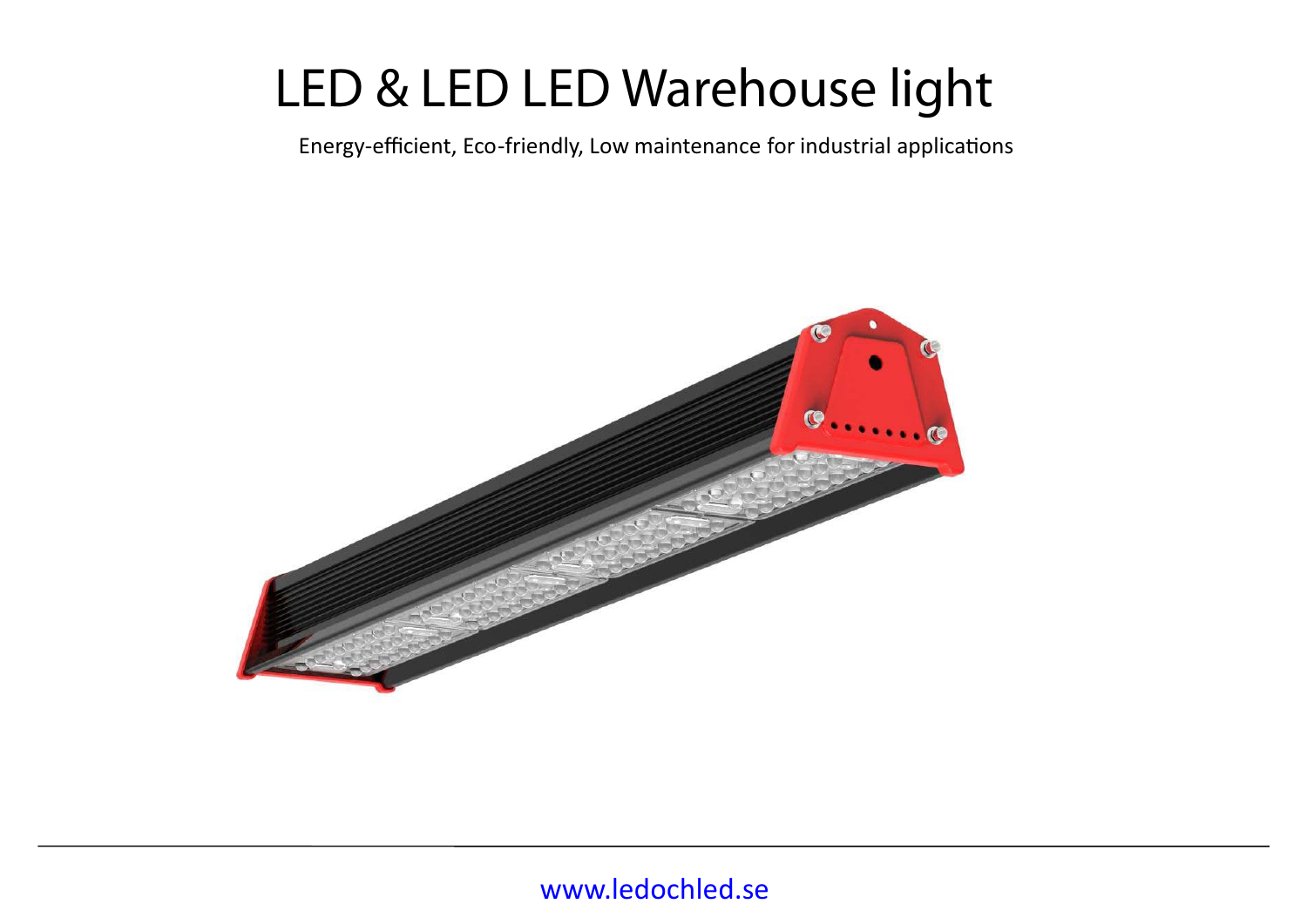### Summary

• The LED & LED LED warehouse light is designed to replace traditional HID in a variety of applications, especially for warehouse with high racks applications. The luminious lighting pattern is rectangular, which is complied with the shape of aisle to reduce luminous wasted on the top and upper of the racks.

• It adopts the most advanced LM80 / TM21 certified Nichia chips as light source and UL listed Meanwell driver as power supply. With innovative optics and thermally efficient design, the fixture efficacy is 100lm/W. With ideal beam angle, 90W, 120W LED & LED LED warehouse light can meet most of the project requirement.

• Combined with dimmable versions , 1-10V DALI system and sensors, will help you save even 80% energy.

• LED & LED LED Warehouse Light is now available with 90W, 120W, 150W, 180W, suitable installed at 8-16m height.

• Multiple installations optional, suitable for various applications.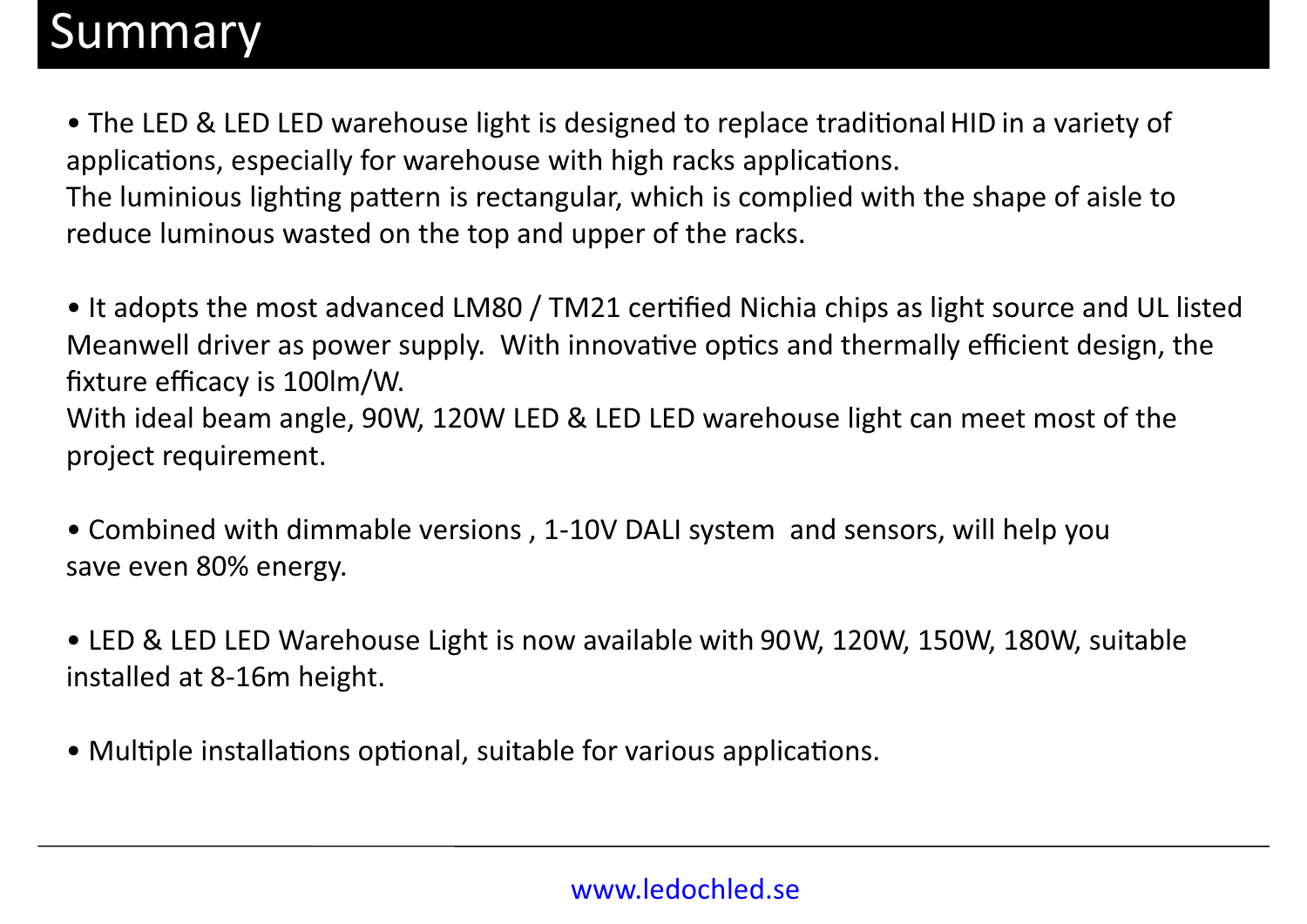# **Feature &Benefits**



- Lifespan as long as 60,000 hours at 25 degree ambient temperature
- Industry leading efficacy up to 100 lm/W
- 5 years full performance warranty
- IP65 weather proof
- Dimmable version with Microwave sensor optional
- Dimmable with DALI optional
- Multiple installations
- Typical ROI less than 2 years
- Saving up to 80% energy
- No UV or IR, mercury free
- Instant on/off
- Free maintenance
- Producing less heat than conventional HID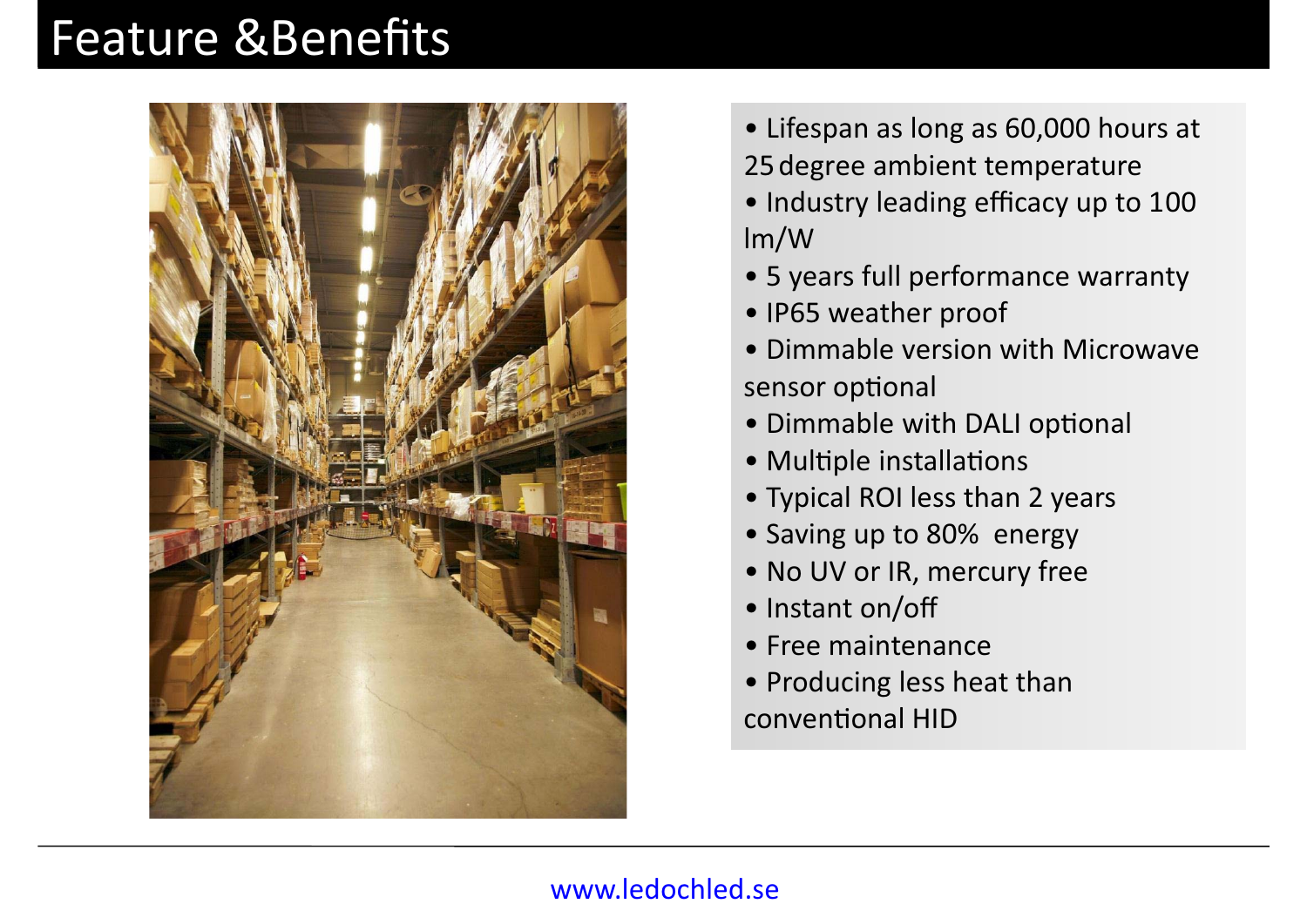# **Typical Application**



- ⊠ High Rack Warehouse
- Chamber
- Food Processing
- Cold Storage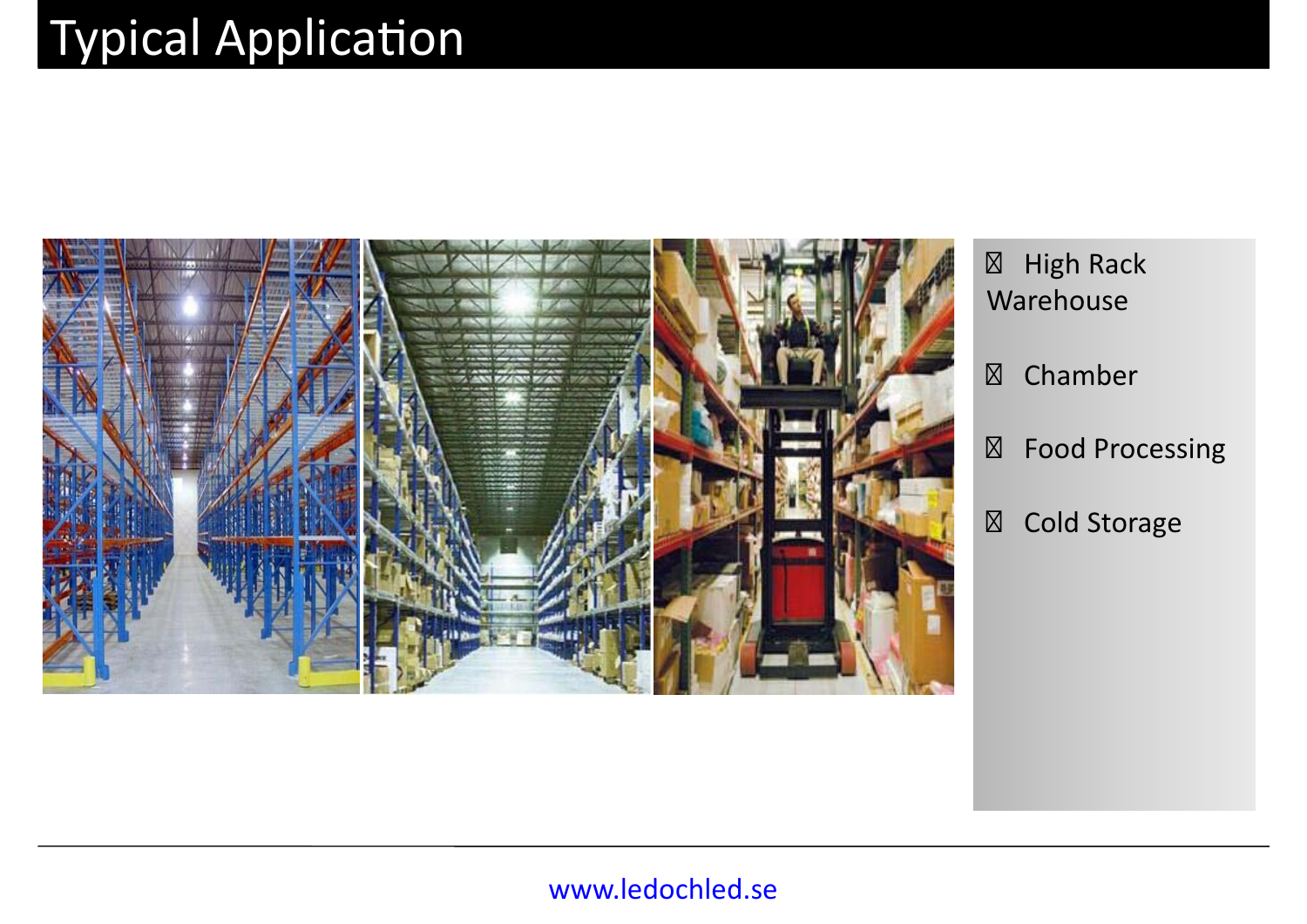# Rectangular luminous spot complied with the shade of Aisle

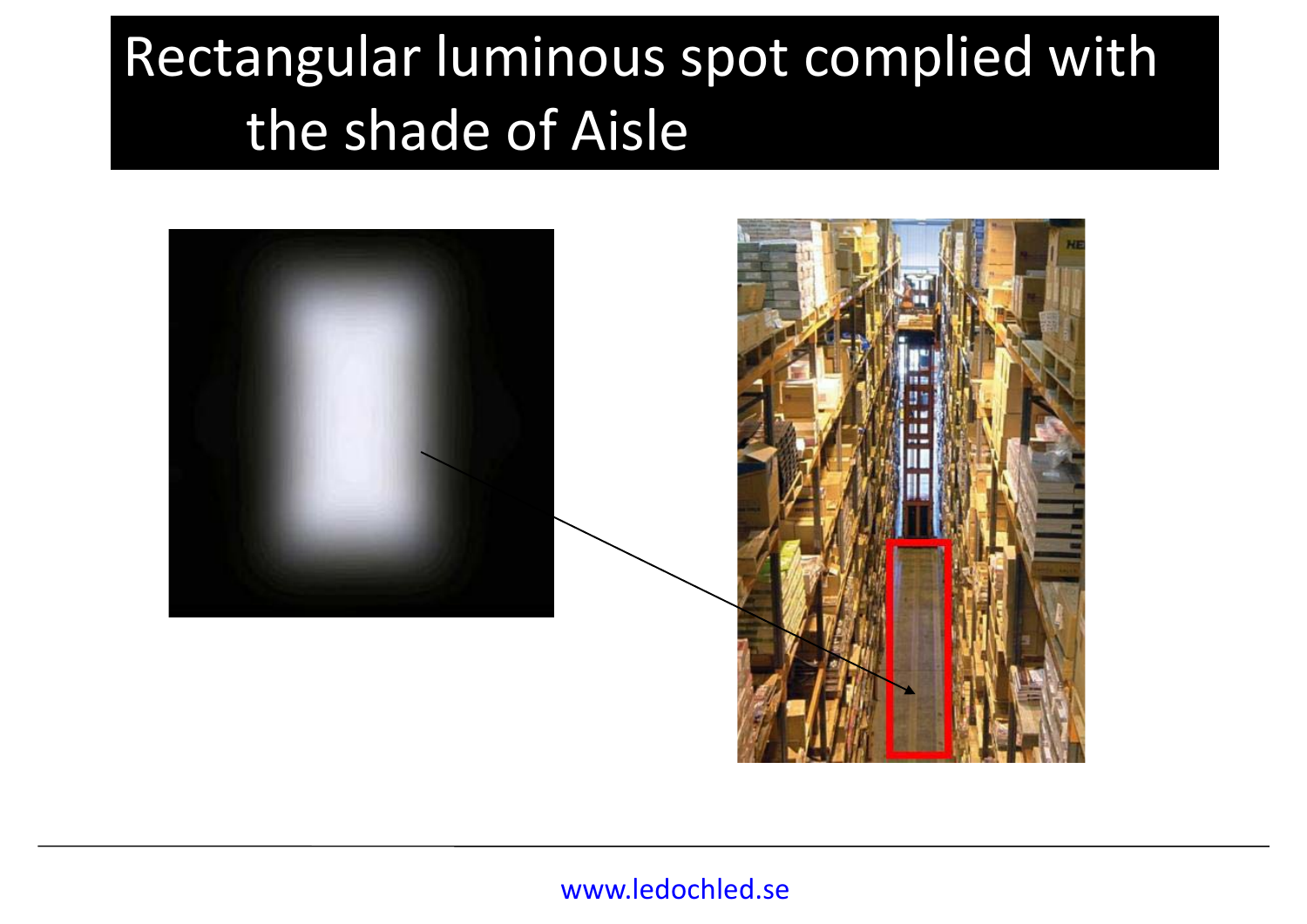**Supposing** installation height 10m, aisle width 4m, spacing between two lamps 6m. The length of the aisle is 66m.

Let's see the lighting effect of LED & LED 90W LED warehouse light and conventional 150W LED high bay light.

**90W LED Warehouse light VS 150W Conventional LED high bay** 

| Item                                                 | <b>Quantity installed</b> | Lux on the workplane             |
|------------------------------------------------------|---------------------------|----------------------------------|
| 90W LED & LED LED<br>warehouse light                 | 11pcs                     | $221$ $\overline{\phantom{1}}$ x |
| 150W conventional LED<br>high bay from other factory | 11pcs                     | $217 \mathrm{lx}$                |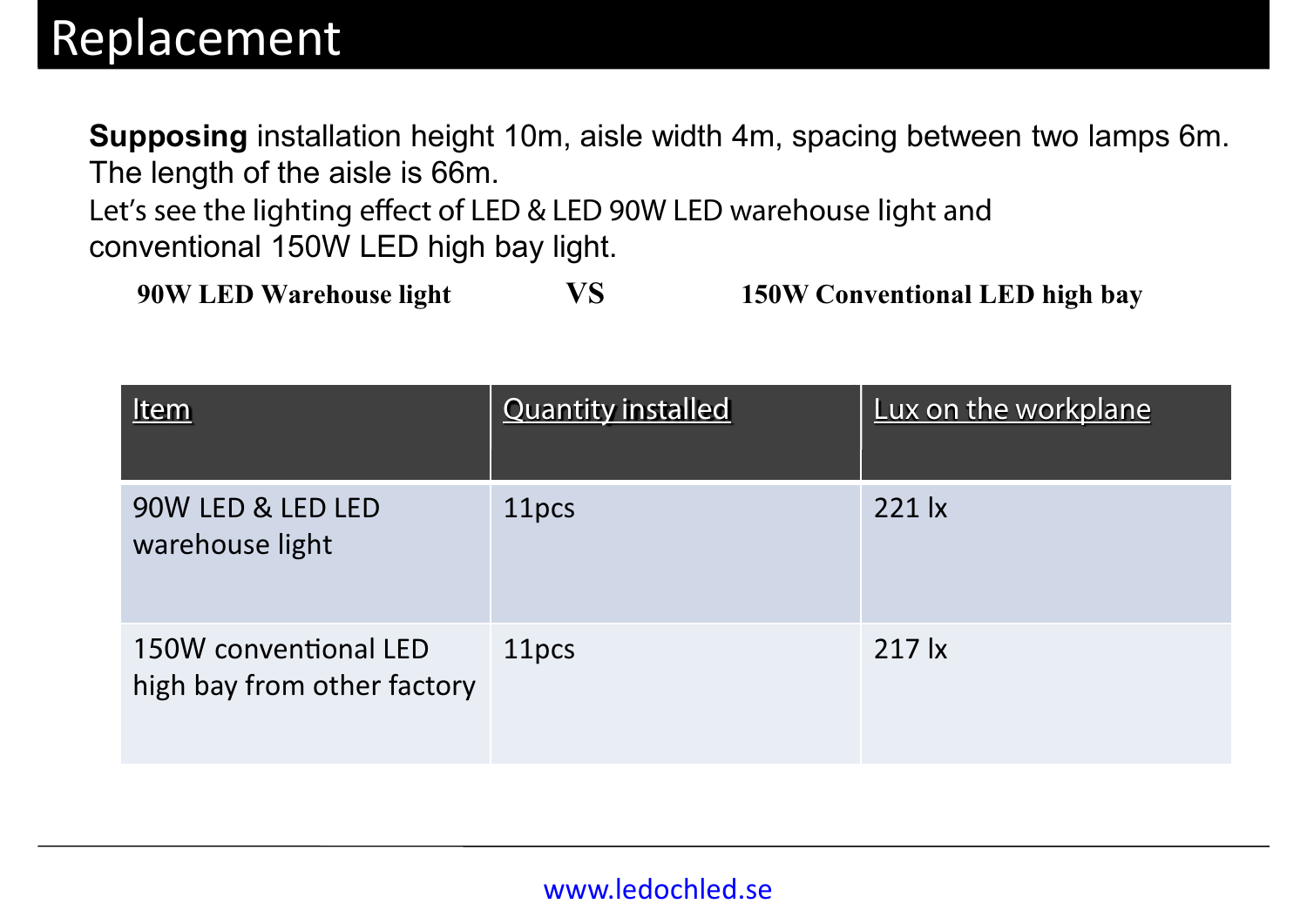### 90W LED & LED LED Warehouse light

| ٠<br>0.00<br>۳<br>0.00 4.00 m<br>Height of Room: 10.000 m, Mounting Height: 10.000 m, Maintenance factor: 0.90<br>Values in Lux, Scale 1:850<br>Surface<br>$\mathsf{E}_{\min}$ [b;]<br>p [%]<br>$E_{max}$ [bc]<br>$\mathbb{R}$ [X]<br>Workplane<br>221<br>102<br>297<br>$\sqrt{ }$<br>209<br>277<br>Floor<br>20<br>107<br>70<br>31<br>28<br>Ceiling<br>38<br>67<br>50<br>27<br>336<br>Walls (4)<br>Workplane:<br>Height:<br>0.850 m<br>Grid:<br>$128 \times 32$ Points<br>Boundary Zone:<br>0.000 m<br><b>Luminaire Parts List</b><br>Designation (Correction Factor)<br>+ (Luminaire) [Im]<br>$\Phi$ (Lamps) [lm]<br>P [W]<br>Pieces-<br>No.<br>93.6<br>90W Warehouse<br>Light (1.000)<br>9430<br>9298<br>1<br>11 |  | 000 | ٠<br>٠<br>٠<br>٠<br>٠<br>٠<br>٠<br>٠ | 66.00 m |
|--------------------------------------------------------------------------------------------------------------------------------------------------------------------------------------------------------------------------------------------------------------------------------------------------------------------------------------------------------------------------------------------------------------------------------------------------------------------------------------------------------------------------------------------------------------------------------------------------------------------------------------------------------------------------------------------------------------------|--|-----|--------------------------------------|---------|
|                                                                                                                                                                                                                                                                                                                                                                                                                                                                                                                                                                                                                                                                                                                    |  |     |                                      |         |
|                                                                                                                                                                                                                                                                                                                                                                                                                                                                                                                                                                                                                                                                                                                    |  |     |                                      | u0      |
|                                                                                                                                                                                                                                                                                                                                                                                                                                                                                                                                                                                                                                                                                                                    |  |     |                                      | 0.464   |
|                                                                                                                                                                                                                                                                                                                                                                                                                                                                                                                                                                                                                                                                                                                    |  |     |                                      | 0.510   |
|                                                                                                                                                                                                                                                                                                                                                                                                                                                                                                                                                                                                                                                                                                                    |  |     |                                      | 0.895   |
|                                                                                                                                                                                                                                                                                                                                                                                                                                                                                                                                                                                                                                                                                                                    |  |     |                                      |         |
|                                                                                                                                                                                                                                                                                                                                                                                                                                                                                                                                                                                                                                                                                                                    |  |     |                                      |         |
|                                                                                                                                                                                                                                                                                                                                                                                                                                                                                                                                                                                                                                                                                                                    |  |     |                                      |         |
|                                                                                                                                                                                                                                                                                                                                                                                                                                                                                                                                                                                                                                                                                                                    |  |     |                                      |         |
|                                                                                                                                                                                                                                                                                                                                                                                                                                                                                                                                                                                                                                                                                                                    |  |     |                                      |         |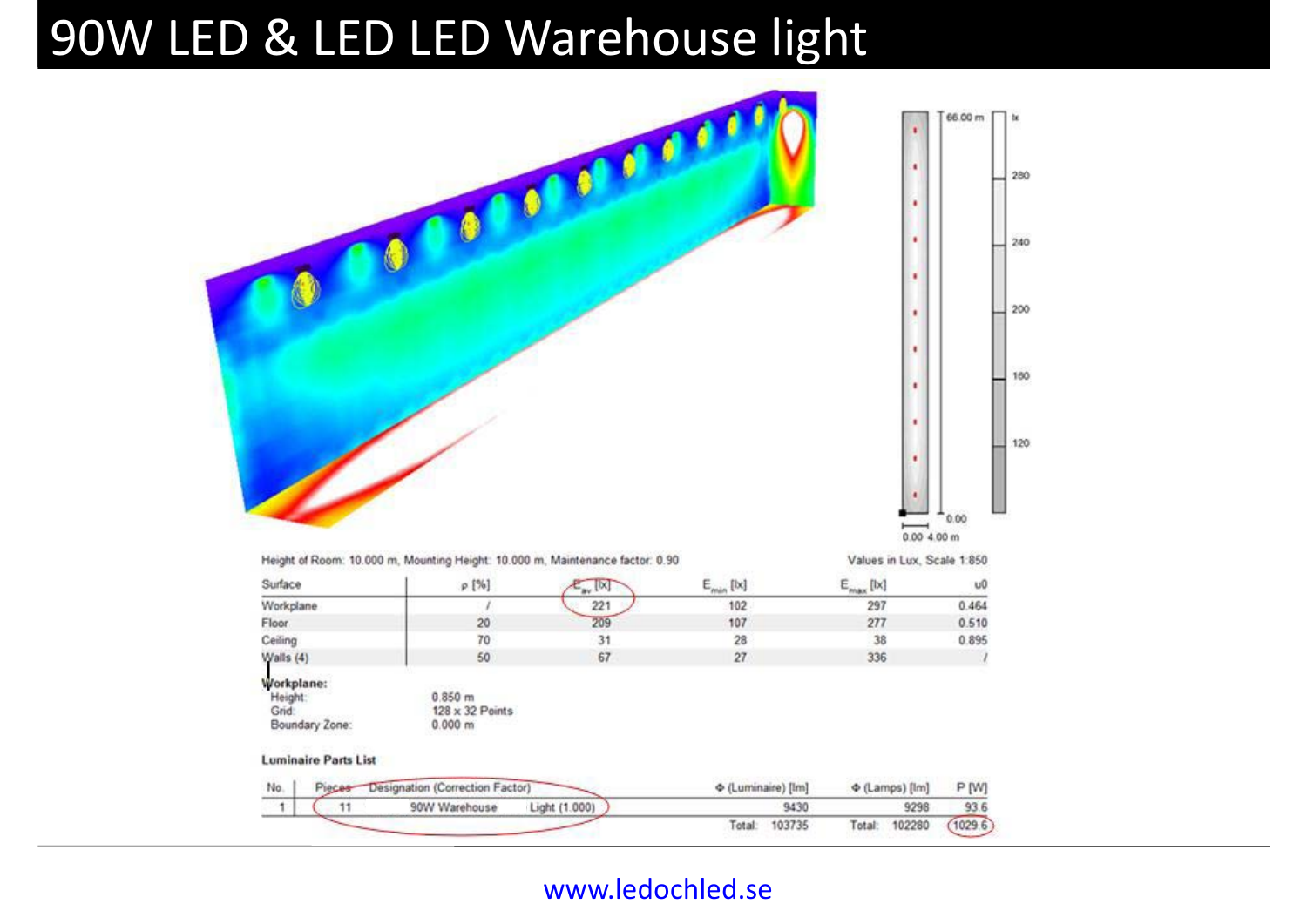# **Other Brand 150W Conventional LED High Bay**





|                                                                                 | Height of Room: 10.000 m. Mounting Height: 10.000 m. Maintenance factor: 0.90 |                    |                 | Values in Lux, Scale 1:472 |           |
|---------------------------------------------------------------------------------|-------------------------------------------------------------------------------|--------------------|-----------------|----------------------------|-----------|
| Surface                                                                         | $\rho$ [%]                                                                    | $\epsilon$ [b]     | $E_{min}$ [bd]  | $E_{max}$ [b)]             | .u0       |
| Workplane                                                                       |                                                                               | $-217$             | 124             | 240                        | 0.573     |
| Floor.                                                                          | 20                                                                            | 202                | 126             | 219                        | 0.624     |
| Ceiling                                                                         | 70                                                                            | 45                 | 35              | 51                         | 0.781     |
| Walls $(4)$                                                                     | 50                                                                            | 105                | 36              | 285<br><b>BOOK</b>         |           |
| Workplane:<br>Height:<br>Grid:<br>Boundary Zone:<br><b>Luminaire Parts List</b> | 0.850 m<br>128 x 16 Points<br>0.000 m                                         |                    |                 |                            |           |
| No.<br>Pieces<br>Designation (Correction Factor)                                |                                                                               | + (Luminaire) [Im] | + (Lamps) [lm]  | P [W]                      |           |
| $-11$<br>$\mathbf{1}$                                                           | 150W LED HIGH BAY 90 degree (1.000)                                           |                    | 12113           | 12111                      | $462 - 5$ |
|                                                                                 |                                                                               |                    | 133243<br>Total | 133221<br>Total:           | 1677.5    |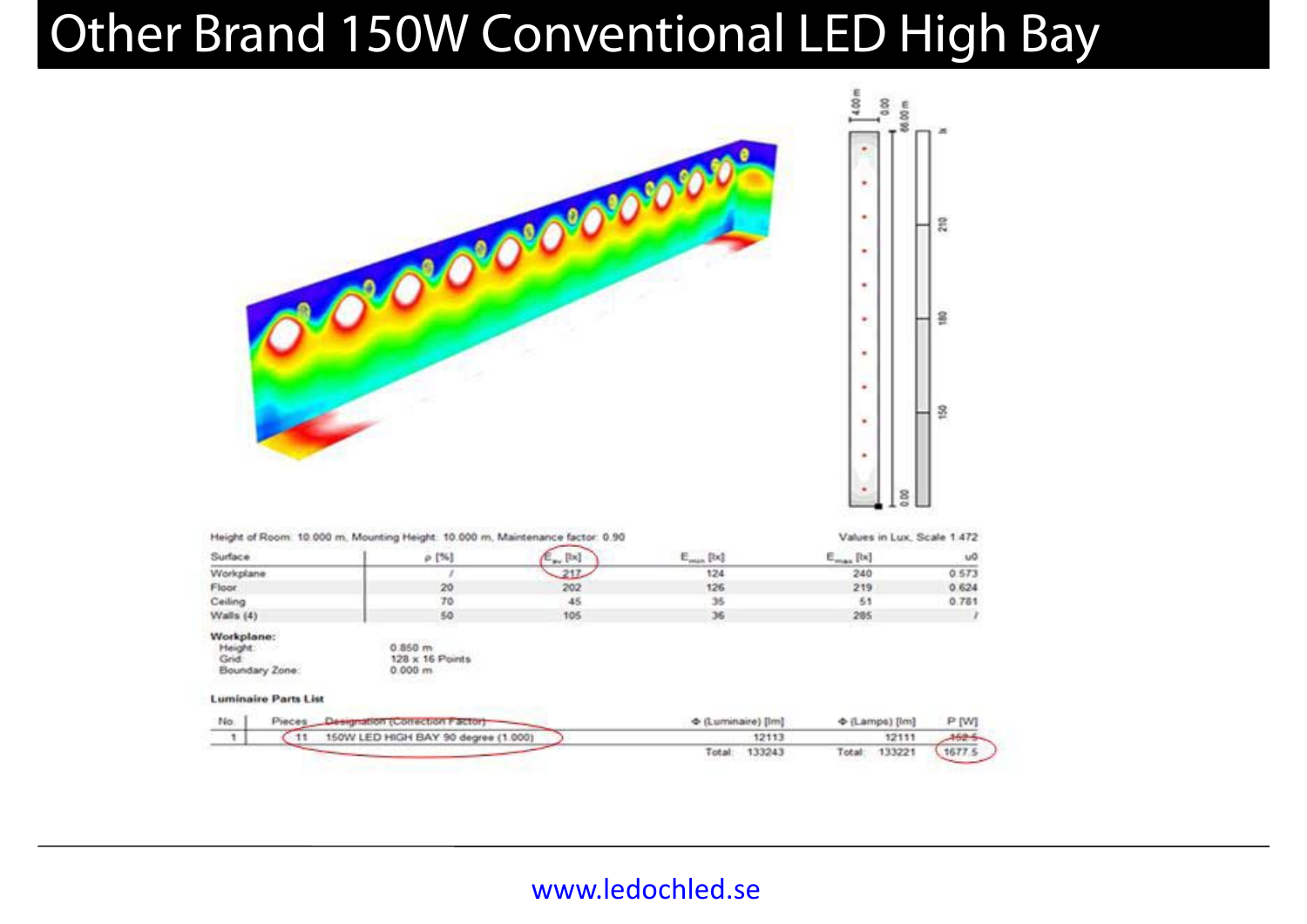### Parameters

| <b>Item Number</b>           | <b>P65-90R</b>                              | P65-120R         | P65-150R         |
|------------------------------|---------------------------------------------|------------------|------------------|
| Power                        | 90W                                         | 120W             | <b>150W</b>      |
| <b>Fixture Luminous Flux</b> | 9000lm                                      | 12000lm          | 15000lm          |
| <b>Fixture Efficacy</b>      | $100$ lm/w                                  |                  |                  |
| LED chips                    | Nichia SMD                                  |                  |                  |
| <b>CRI</b>                   | >70                                         |                  |                  |
| Color temp                   | 3000K, 4000K, 5000K                         |                  |                  |
| <b>Beam Angle</b>            | $30/70^\circ$                               |                  |                  |
| IP rating                    | <b>IP65</b>                                 |                  |                  |
| <b>Power Supply</b>          | Meanwell                                    |                  |                  |
| Input voltage                | AC100-277V                                  |                  |                  |
| <b>Fixture Materials</b>     | <b>Aluminum Alloy</b>                       |                  |                  |
| Fixture color                | <b>Black/White/Silver</b>                   |                  |                  |
| Installation                 | Loop Hanging/Ceiling Mounting/Wall Mounting |                  |                  |
| <b>Dimension</b>             | 718× 137× 102mm                             | 948× 137× 102mm  | 1178× 137× 102mm |
| Package size                 | 790× 200× 180mm                             | 1020× 200× 180mm | 1250× 200× 180mm |
| Luminaire net weight         | $4.8 + (-0.3)$                              | $6.0 + (-0.3)$   | $7.2 + (-0.3)$   |